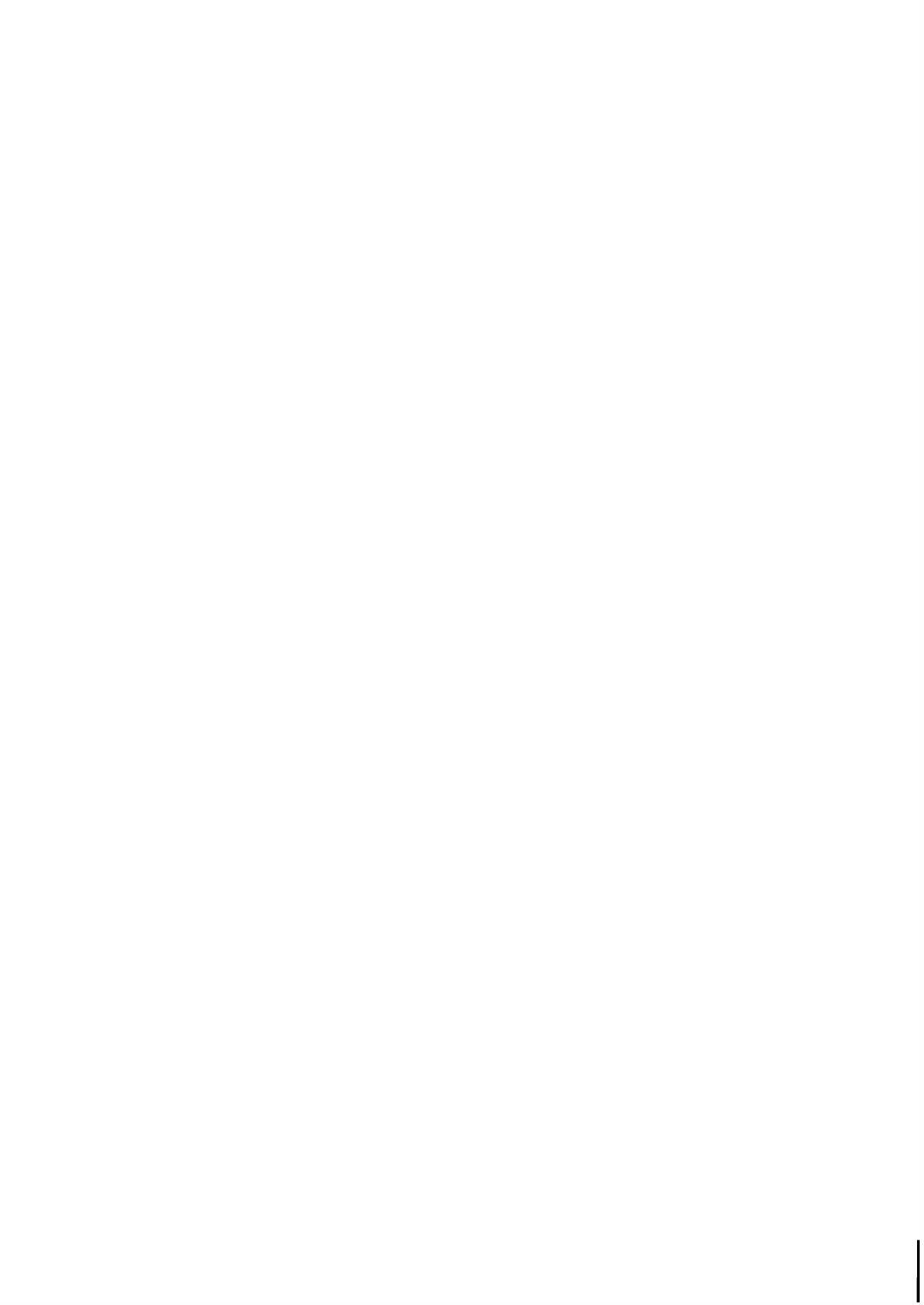#### **PREFACE**

In this paper the author returns to the differential game  $\dot{\mathbf{z}} = C\mathbf{z} - \mathbf{u} + \mathbf{v}$  which he examined in earlier papers. Here  $\mathbf{z}$  is the phase vector of the game in  $n$ -dimensional vector space  $R$ ,  $C$  is a linear mapping of the space R into itself, and  $u$  and  $v$  are controls, i.e., vector functions of time  $t$  which are not known in advance. Vectors  $u$  (pursuer control) and **v** (evader control) satisfy the inclusions  $u \in P$ ,  $v \in Q$ , where P and  $Q$  are convex compact subsets of the space  $R$  and have arbitrary dimension. The game is considered finished when the point **s** enters a given closed convex set **M** from R.

In pursuit problems the control  $v$  is a function of time  $t$  and is not known in advance; the problem is to choose the control  $u$  in such a way as to finish the game as quickly as possible.

In previous work it was necessary to use knowledge of the function  $v(s)$  for  $t \leq s \leq t + \varepsilon$ , where  $\varepsilon > 0$  is any given arbitrary small value, to find control  $u$  (discrimination of the evader control). This deficiency was overcome in the past by some natural assumptions on the smoothness of certain sets.

In this paper the author makes stronger assumptions which eliminate the discrimination of the control  $v(t)$  and make it possible to define the optimal control  $u$  more constructively.

This paper was presented by the author at the Workshop on the Dynamics of Macrosystems held at IIASA in September **1984.** 

> Alexander Kurzhanski **Qrdmm**  System and Decision Sciences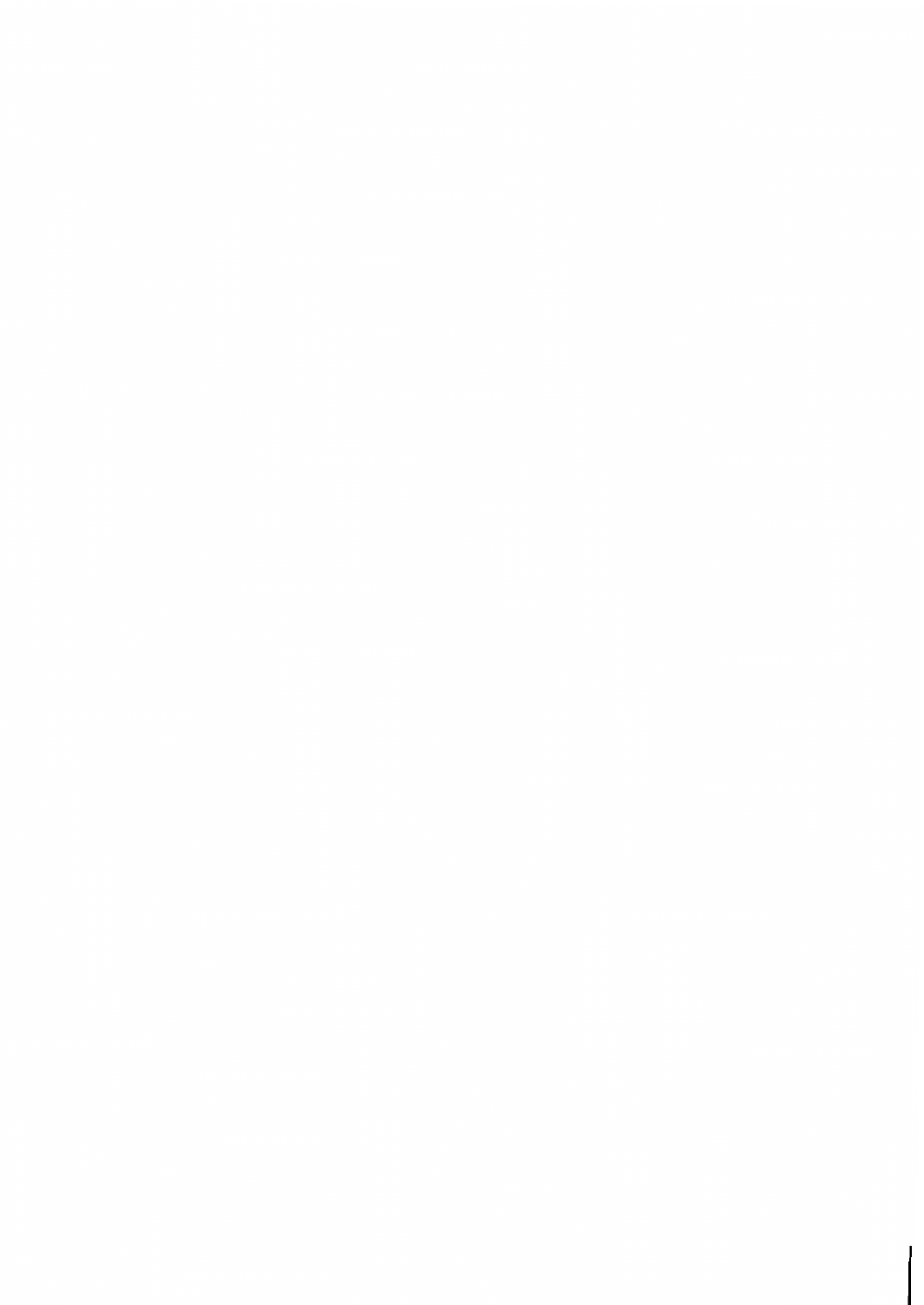# **A LINEAR DIFFERENTIAL PURSUlT GAME**

**L.S. Pontryagin** 

Steklov Institute of Mathematics, **USSR** Academy of Sciences. ul. Vavilova **42, 117333** Moscow, **USSR** 

The differential game described by the equation

$$
\dot{\mathbf{z}} = C\mathbf{z} - \mathbf{u} + \mathbf{v} \tag{1}
$$

was studied in **[2],** where complete proofs of the results given in **[I]** may be found. Here  $\boldsymbol{z}$  is the phase vector of the game in  $\boldsymbol{n}$ -dimensional vector space  $R$ , **C** is a linear mapping of the space R into itself, and **u** and **v** are controls, i.e., vector functions of time  $t$  which are not known in advance. Vectors  $u$  and  $v$ satisfy the inclusions

$$
u \in P , v \in Q , \qquad (2)
$$

where P and Q are convex compact subsets of the space R and have arbitrary dimension. The game is considered finished when the point **z** enters a given closed convex set **Y** from R. Control u is called the **pursuer** *control* and **v** the  $e$ *vader control.* 

In pursuit problems the control v is a function of time  $t$ ,  $v = v(t)$ , and is not known in advance; the problem is to choose the control **u** as a function of **t**  in such a way as to finish the game as quickly as possible. This is done at time **t**  using information on  $z(s)$  and  $v(s)$  for  $s \leq t$ .

The most natural way to solve this problem is to try to choose the control  $u(t)$  at any time t in such a way that the distance from the point  $z(t)$  to the set **M** decreases as rapidly as possible. However, this turns out to be impossible. We have to use another method to estimate the rate of approach of the point  $z(t)$  to the set M. We shall construct a convex set  $W(\tau)$ ,  $\tau \ge 0$ ,  $W(0) = M$ , and define the minimal value  $\tau = T(z)$  for which a point  $e^{\tau C}z$  belongs to the set  $W(\tau)$ . It is evident that the point  $w = e^{\tau C}z$  lies on the boundary of the set  $W(\tau)$ and depends on **z**. Let  $\psi(w)$  be a unit exterior normal to the surface  $\partial W(\tau)$  at the point  $w$ . The resulting function  $T(z)$  is an estimation function for the time of approach of the point **z** to the set M.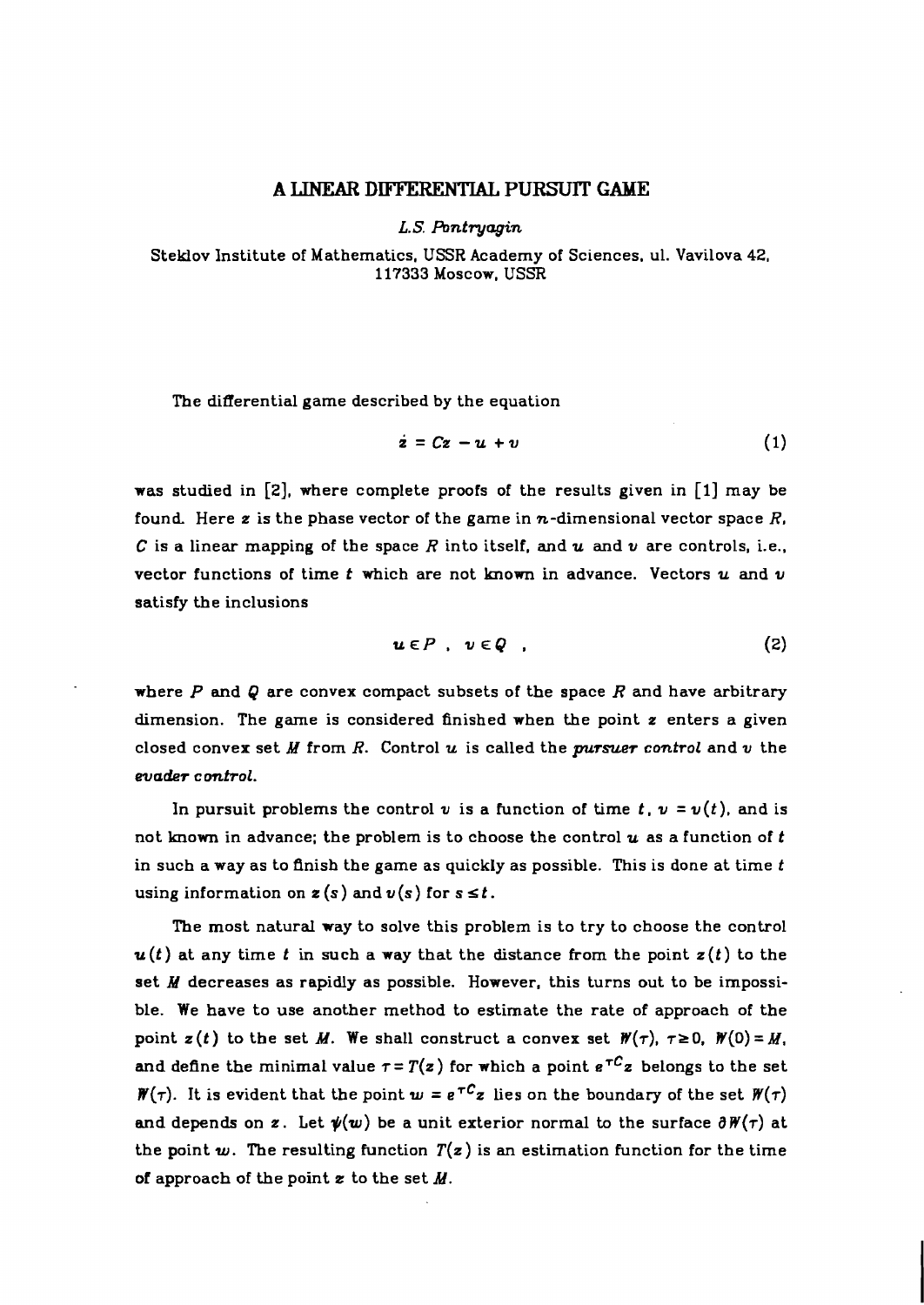If the value of  $T(z)$  decreases during the game and finally becomes equal to zero then the game comes to an end. It can be proved that the rate of decrease of the function  $T(z)$  during the game is not less than the rate of increase of the time  $t$ . Thus a game beginning at the point  $z_0$  will finish at a time not greater than the value  $T(z_0)$ . It is important that an incorrect choice of evader control  $v(t)$  gives an advantage to the pursuer, i.e., will accelerate the end of the game.

An important deficiency of **[2]** is that we use knowledge of the function  $u(s)$  for  $t \leq s \leq t + \varepsilon$ , where  $\varepsilon > 0$  is any given arbitrary small value, to find control *u(t).* This is called *discrimination* of the evader control.

This deficiency is overcome in **[2]** under some natural assumptions on the smoothness of certain sets.

Since we use stronger assumptions here, the present paper is not simply a generalization of **[2]** but eliminates the discrimination of the control *u(t)* and allows us to define optimal control  $u(t)$  more constructively.

Let us recall the construction of convex set  $W(\tau)$  given in [2]. First of all we introduce some natural operations over convex sets from the space  $R$ .

1. If X and Y are convex sets from the space R, and  $\alpha$  and  $\beta$  are real numbers, then we define the convex set

$$
Z = \alpha X + \beta Y \tag{3}
$$

of all vectors  $z = \alpha x + \beta y$ , where  $x \in X$ ,  $y \in Y$ . Hence we can define the Riemann integral

$$
\int_{s_0}^{s_1} X(s) \, \mathrm{d}s \tag{4}
$$

Here it is assumed that the convex set-valued mapping  $X(s)$  is continuous in real parameter *s*,  $s_0 \le s \le s_1$ . In (3) we consider only non-negative  $\alpha, \beta$ .

**2.** Define the geometrical difference

$$
Z^* = X \perp Y \tag{5}
$$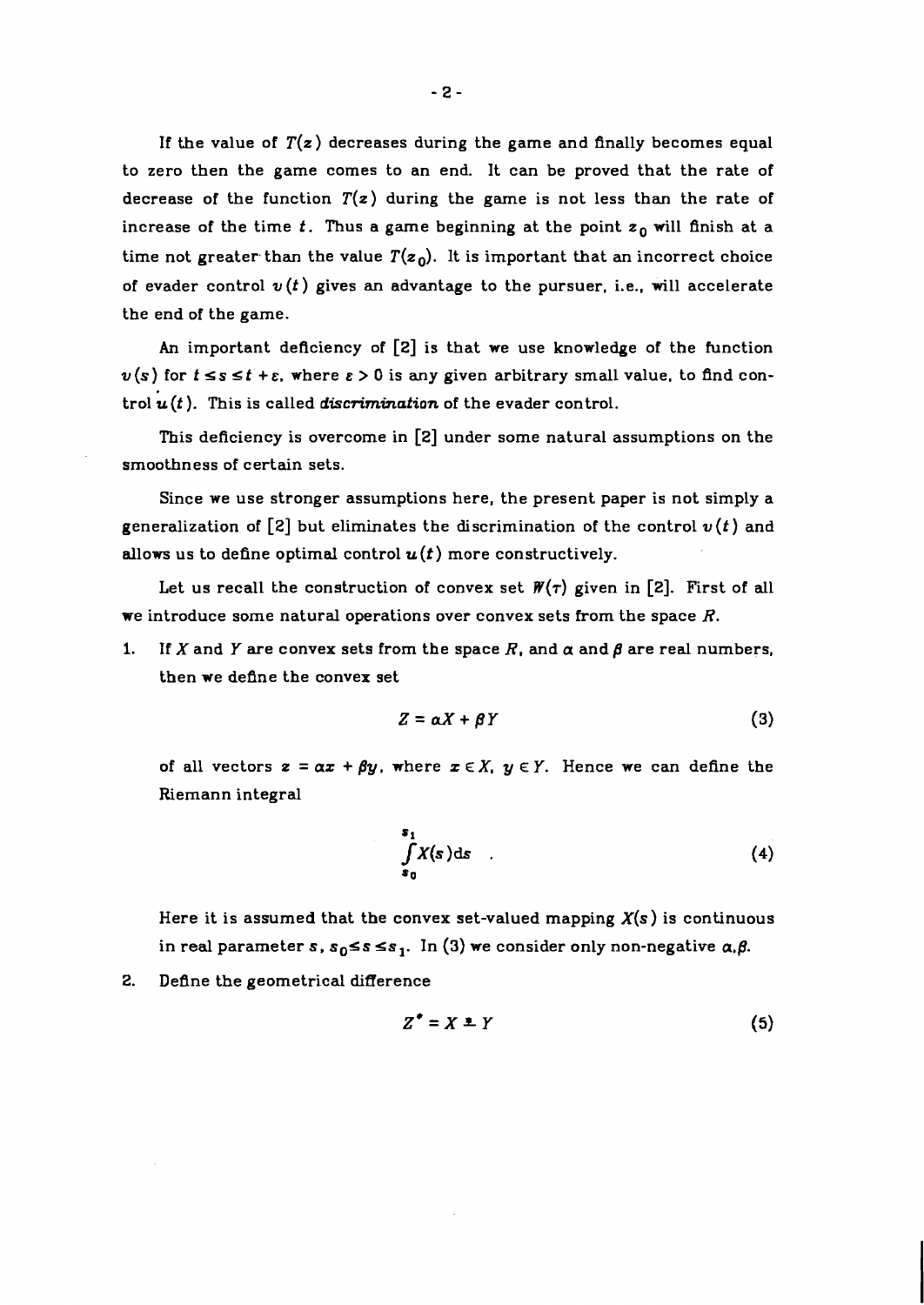of two convex sets X and Y from the space R. The set  $Z^*$  consists of all vectors  $z^* \in R$  such that  $Y + z^* \subset X$ . Note that the sets (3-5) are convex and are also compact if  $X$  and  $Y$  are compact.

## **3.** Define the set  $W(\tau)$  in the form of an alternating integral

$$
W(\tau) = \int_{\tilde{M},0}^{T} (P(\tau) d\tau \triangleq Q(\tau) d\tau) \quad . \tag{6}
$$

where  $P(\tau) = e^{\tau C} P$ ,  $Q(\tau) = e^{\tau C} Q$ . To evaluate this we define an alternating sum of convex sets  $(A, X_1, \ldots, X_n, Y_1, \ldots, Y_n)$ . We set

$$
A_0 = A , A_i = (A_{i-1} + X_i) = Y_i , i = 1,...,n
$$
 (7)

Let  $(r_0,r_1,...,r_n)$  be a partition of the interval

$$
0 = r_0 < r_1 < \cdots < r_n = r \tag{8}
$$

We set  $(see (4))$ 

$$
X_i = \int\limits_{r_{i-1}}^{r_i} P(\tau) d\tau \quad , \quad Y_i = \int\limits_{r_{i-1}}^{r_i} Q(\tau) d\tau \quad . \tag{9}
$$

We consider the alternating sum  $A_n$  (see (7)) for set  $A = M$ , with  $X_i$ ,  $Y_i$ given by formula (9), as an approximate value of alternating integral (6). It can be proved that alternating sum (9) has a limit if the maximal length of intervals from partition (8) tends to zero. This limit is the value of the alternating integral (6).

In [2] it is proved that if a function  $v(s)$  is known on the interval  $t \leq s \leq t + \varepsilon$  then we can choose the control  $u(t)$  on the same interval in such a way that the inequality

$$
T(z(t+\varepsilon) < T(z(t)) - \varepsilon)
$$

holds. For this we choose the control  $u(t)$  in such a way that the difference

$$
P(z(t+\varepsilon)) - T(z(t))
$$

has its largest absolute value. Hence we solve some nontrivial variational problem with discrimination of evader control on every time interval of length **E.**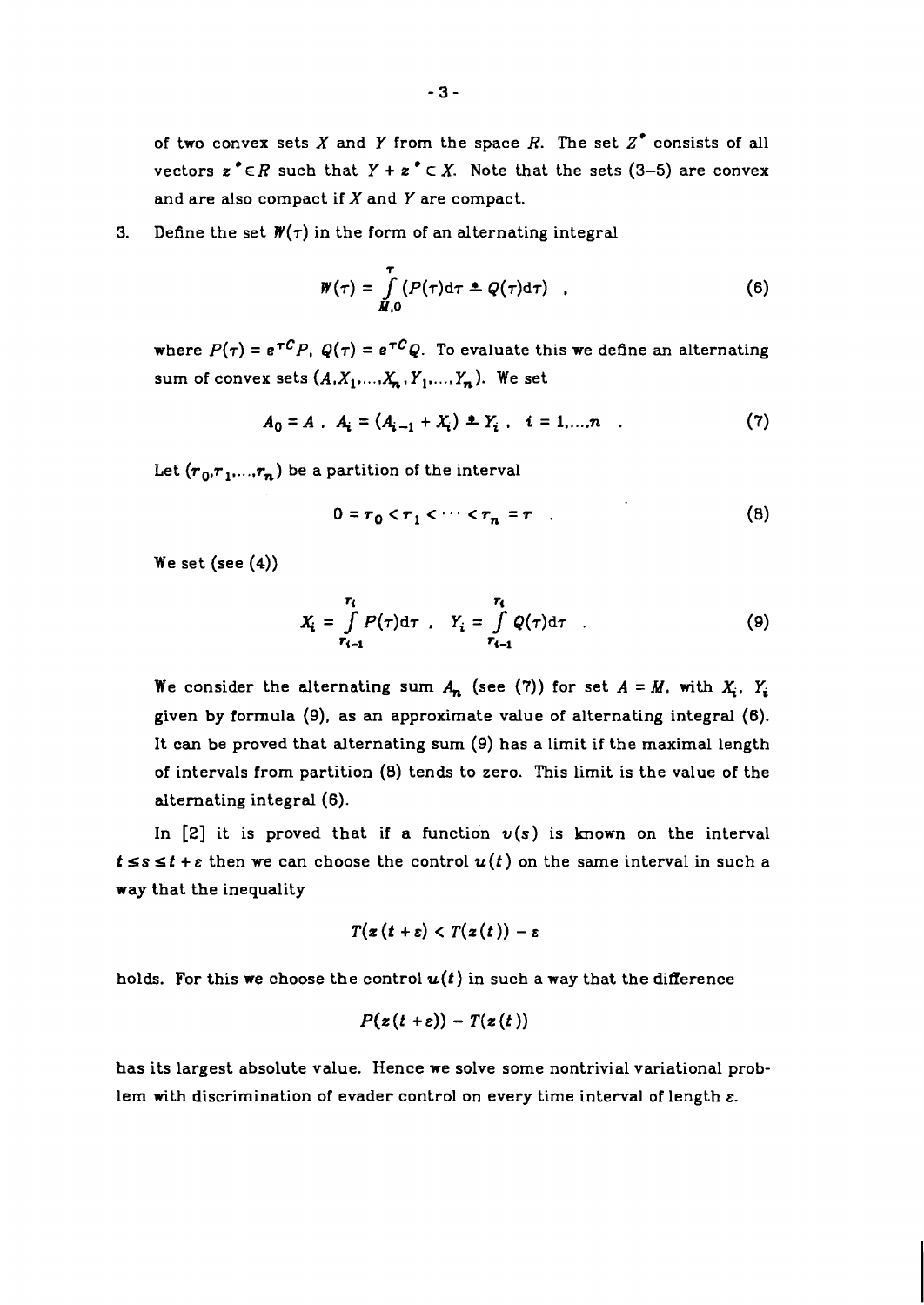In the simple case considered in  $[2]$  (see §6, p.325), the set *M* is a linear vector subspace. Consider an orthogonal complement  $L$  of dimension  $\nu$  to the subspace  $M$  in the space  $R$ . Let  $\pi$  be the orthogonal projection of the space  $R$ onto the subspace  $L$ , and consider the sets

$$
P(\tau) = \pi e^{\tau C} P \quad , \quad Q(\tau) = \pi e^{\tau C} Q \quad . \tag{10}
$$

Suppose that the set

$$
S(\tau) = P(\tau) \triangleq Q(\tau) \tag{11}
$$

has dimension  $\nu$  for  $0 < \tau < T$ . We distinguish between two separate cases:

- 1.  $P(\tau) = Q(\tau) + S(\tau)$  (the exhaustive case)
- 2.  $P(\tau) \neq Q(\tau) + S(\tau)$ .

Consider the convex set

$$
\overline{W}(\tau) = \int_{0}^{\tau} S(t) dt \qquad (12)
$$

We define the estimating function  $\overline{T}(z)$  as the minimal value of  $\tau$  for which the inclusion

$$
\pi e^{\tau C} z \in \overline{\mathcal{W}}(\tau) \tag{13}
$$

holds.

In the present paper we give a way of constructing the pursuit control  $u(t)$ without discrimination of the evader control  $v(t)$  under certain differentiability conditions. In particular, we suppose that the  $\overline{W}(\tau)$  are convex sets with smooth boundaries and that the boundaries of the sets  $P(\tau)$  and  $Q(\tau)$  do not contain linear segments.

Consider the support function  $e(\overline{W}(\tau)-\pi e^{\tau C}z,\psi)$  of convex set Consider the support function  $\mathbf{e}(\overline{\mathbf{\mathcal{W}}}(\tau) - \pi \mathbf{e}^{\tau C} \mathbf{z}, \psi)$  of convex set  $\overline{\mathbf{\mathcal{W}}}(\tau) - \pi \mathbf{e}^{\tau C} \mathbf{z}$ , where  $\psi$  is a unit vector. This support function is greater than or equal to zero for any  $\psi$  if

$$
\pi e^{\tau C} z \in \overline{\mathcal{W}}(\tau) \quad . \tag{14}
$$

and has negative values for some  $\psi$  if inclusion (14) does not hold. We denote the minimum of this function by

$$
-\overline{F}(\mathbf{z},\tau) = \min_{\boldsymbol{\psi}} c \left( \overline{\mathbf{W}}(\tau) - \pi e^{\tau C} \mathbf{z}, \boldsymbol{\psi} \right) \quad . \tag{15}
$$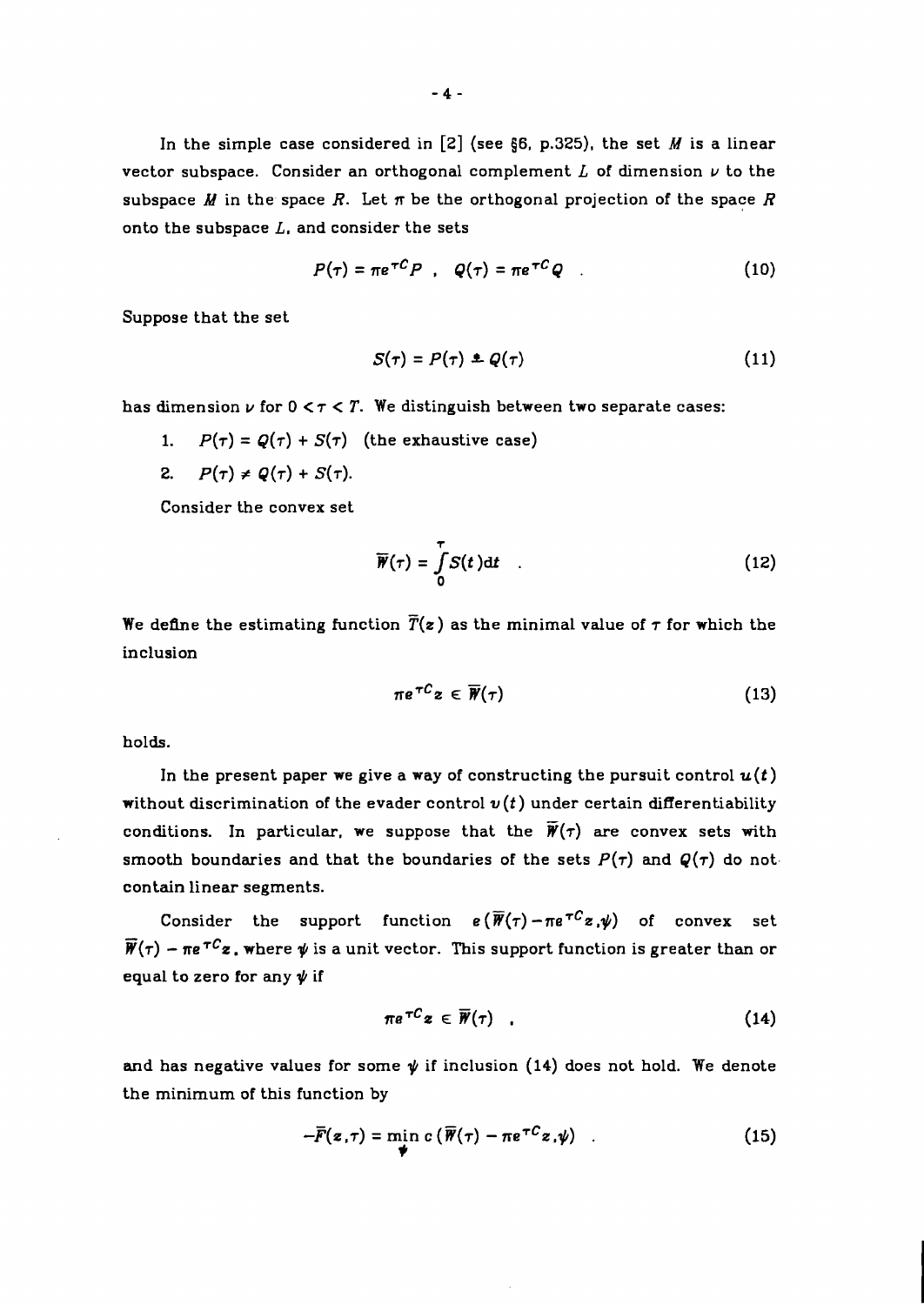$-5-$ 

When point  $\pi e^{\tau C}z$  reaches the set  $\overline{\mathbf{F}}(\tau)$  the function  $\overline{F}(z,\tau)$  changes sign from positive to negative. The value of  $\overline{T}(z)$  is the smallest positive root of the equation

$$
\overline{F}(\mathbf{z},\tau)=0\tag{16}
$$

The derivative

$$
\overline{G}(z,\tau) = \frac{\partial \overline{F}}{\partial \tau}(z,\tau) \tag{17}
$$

is nonpositive when the point  $\pi e^{\tau C}z$  reaches the set  $\overline{W}(\tau)$ . If the inequality  $\overline{G}(z, \tau) \neq 0$  holds at this time then  $\overline{T}(z)$  is a smooth function of z in a neighborhood of this point. If  $\overline{G}(z, \tau) = 0$  then function  $\overline{T}(z)$  may be discontinuous.

If **u** and v are known functions then *z* is a function of parameter *t* and  $\tau = \overline{T}(z)$  is also a function of *t*. This means that relation (16) is an identity with respect to *t.* Differentiating the identity *(16)* in *t* we get the relation

$$
\dot{\tau}\overline{G}(z,\tau)+\dot{z}\frac{\partial \overline{F}}{\partial z}=0
$$

Hence for  $\overline{G} \neq 0$  we have

$$
\dot{\tau} = \frac{\left[\frac{\partial \overline{F}}{\partial z}, z\right]}{-\overline{G}(z, \tau)} \tag{18}
$$

Let  $\bar{\psi}(t)$  be the unit vector which minimizes the support function (15) and  $s(\psi, \tau)$  be the point on the boundary of the convex set  $S(\tau)$  which maximizes the scalar product

$$
(s,\psi) , s \in S(\tau) .
$$

Then function  $\overline{G}$  has the form

$$
\overline{G}(z,\tau) = (\pi e^{\tau C} C z - s(\psi,\tau),\psi) \quad . \tag{19}
$$

and formula **(18)** becomes

$$
\dot{\tau} = \frac{(\pi e^{\tau C} (Cz - u + \gamma), \psi)}{-(\pi e^{\tau C} Cz - s(\psi, \tau), \psi)} \tag{20}
$$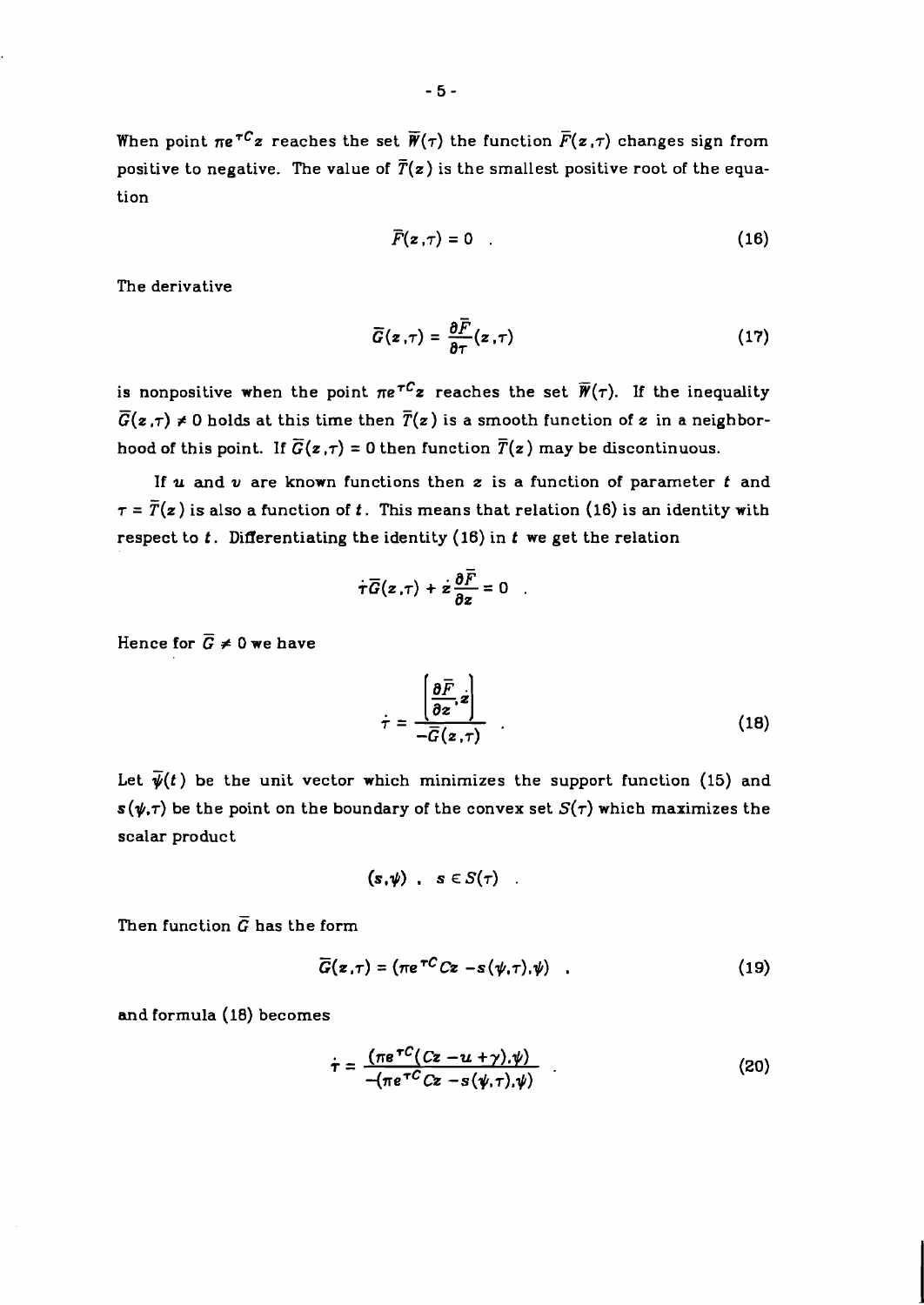It is clear from formula *(20)* that we can choose the control *u* in such a way that  $\tau \le -1$ . Take the value of *u* which minimizes  $\tau$ . The corresponding value of  $\tau$  is less than or equal to -1. It is evident that  $u(t)$  maximizes the scalar product  $(\pi e^{\tau C}u,\psi)$ . This value of  $u = u_{opt}$  is said to be optimal and is the value of the control chosen during the pursuit process if  $\overline{G} \neq 0$ .

If we choose control  $u(t)$  according to this rule and function  $\overline{G}$  tends to zero then the value of  $\tau$  is defined by the same relation (18). Here we have to consider two different cases. The control  $v_{\text{ont}}$  is said to be optimal if it maximizes the scalar product  $(\pi e^{\tau C}v,\psi)$ . Consider the exhaustive case. If the control v is optimal on some time interval and  $\overline{G} = 0$  at the initial time  $t_0$ , then  $\tau = -1$ and  $\tilde{G} = 0$  for all *t* from this interval. If  $v \neq v_{\text{opt}}$  and  $\tilde{G} = 0$  then the point  $z(t)$ leaves the surface  $\overline{G}(z,\tau) = 0$  in a small neighborhood of  $t_0$ . Moreover, the function  $\tau$  displays the following behavior:

$$
\tau_0 - \tau = A(t - t_0)^{1/k + 1} + O((t - t_0)^{1/k + 1}) \quad . \tag{21}
$$

where k is the multiplicity of the root  $\tau_0$  of equation (16). Two cases can arise if the point  $z(t)$  arrives at the surface  $\overline{C}(z,\tau) = 0$ :  $\tau$  changes continuously or displays a jump. In the first case the behavior of  $\tau$  has the following form:

$$
\tau - \tau_0 = A(t_0 - t)^{1/k + 1} + O((t_0 - t)^{1/k + 1}) \tag{22}
$$

In the non-exhaustive case the behavior of the trajectory may be considered in a similar way with some small differences.

Hence for an optimal choice of  $u(t)$  the solution  $z(t)$  of the differential game always satisfies the following condition:

$$
\frac{\mathrm{d}}{\mathrm{d}t}T(z(t))\leq -1
$$

In the case of the alternating integral we set  $P(\tau) = e^{\tau C} P$ ,  $Q(\tau) = e^{\tau C} Q$ . Let  $L(P(\tau))$  be the affine support of convex set  $P(\tau)$ . If the vector  $\psi(w)$  is not orthogonal to the space  $L(P(\tau))$  then we choose the control  $u(t)$  which maximizes the function

$$
(e^{\tau C}u,\psi(w)) , u \in P . \tag{23}
$$

This relation defines a unique control *u* which is the best pursuit strategy. If the vector  $\psi(w)$  is orthogonal to the space  $L(P(\tau))$  at the time  $t_0$  then rule (23)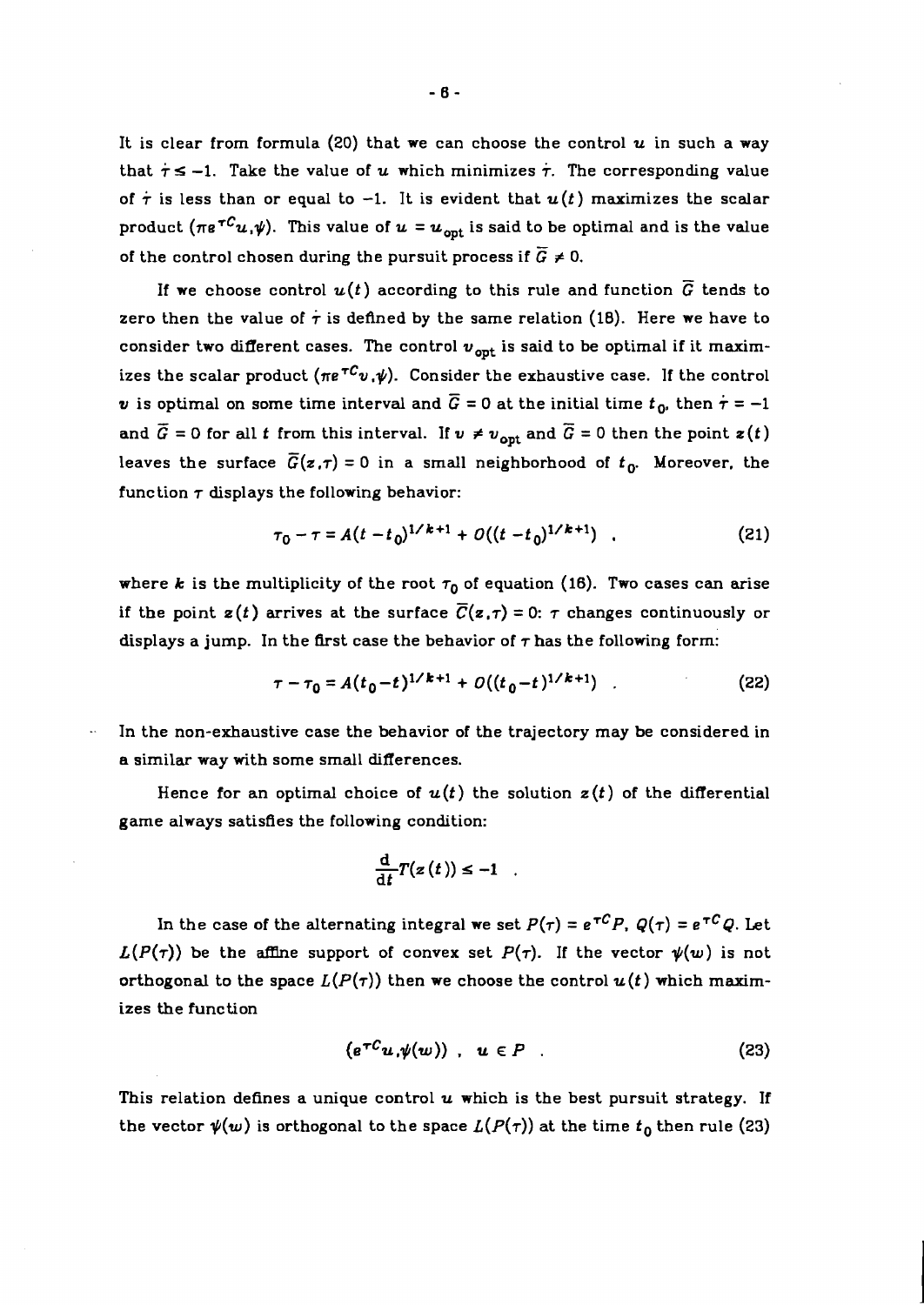does not give us the opportunity to choose control  $u(t)$  and it must be selected in some other way.

In the general case consider the support function

$$
c\left(\mathbf{W}(\tau)-e^{\tau C}\mathbf{z}\right)\mathbf{w}\right)\quad |\mathbf{w}|=1\quad .\tag{24}
$$

It is clear that this support function is greater than or equal to zero if  $e^{\tau C}z \in W(t)$  and has a negative value if this inclusion does not hold. Define

$$
-F(z,\tau) = \min_{\psi} c(\psi(\tau) - e^{\tau C}z.\psi) \qquad (25)
$$

Hence the value  $T(z)$  is the smallest positive root of the equation

$$
F(z,\tau)=0 \tag{26}
$$

with respect to  $\tau$ . Set  $G(z, \tau) = \partial F / \partial z$ .

We choose the optimal control  $u(t)$  in the following way. Since  $\tau$  is a root of equation *(26)* we differentiate it in *t* and obtain the relation

$$
\tau = -\frac{\left[\frac{\partial F}{\partial z}, z\right]}{G(z, \tau)} \tag{27}
$$

which is similar to  $(18)$ . We choose the control  $u(t)$  in such a way that the value of  $\tau$  given by relation (27) is minimal. This approach is similar to the choice of optimal control  $u(t) = u_{opt}(t)$  given previously.

It can be proved that  $\tau \leq 1$  if we use this rule. Hence the estimating function  $T(z(t))$  decreases more quickly than *t* increases.

The control  $v(t)$  which maximizes  $\tau$  (see (27)) for any given  $u(t)$  is called the optimal evader control and is denoted by  $v_{\text{opt}}(t)$ . This optimal control  $v_{\text{opt}}(t)$  does not depend on the choice of control  $u$ .

Relation (27) is meaningful only if  $G \neq 0$ . It can be proved that

$$
G = (e^{\tau C} Cz, \psi(w)) - (e^{\tau C} (u_{\text{opt}} - v_{\text{opt}}, \psi(w))) \tag{28}
$$

**If**  $G \neq 0$  then formula (27) has the form

$$
\tau = \frac{(e^{\tau C}(Cz - u_{\text{opt}} + v), \psi)}{-(e^{\tau C}(Cz - u_{\text{opt}} + v_{\text{opt}}), \psi)}
$$
(29)